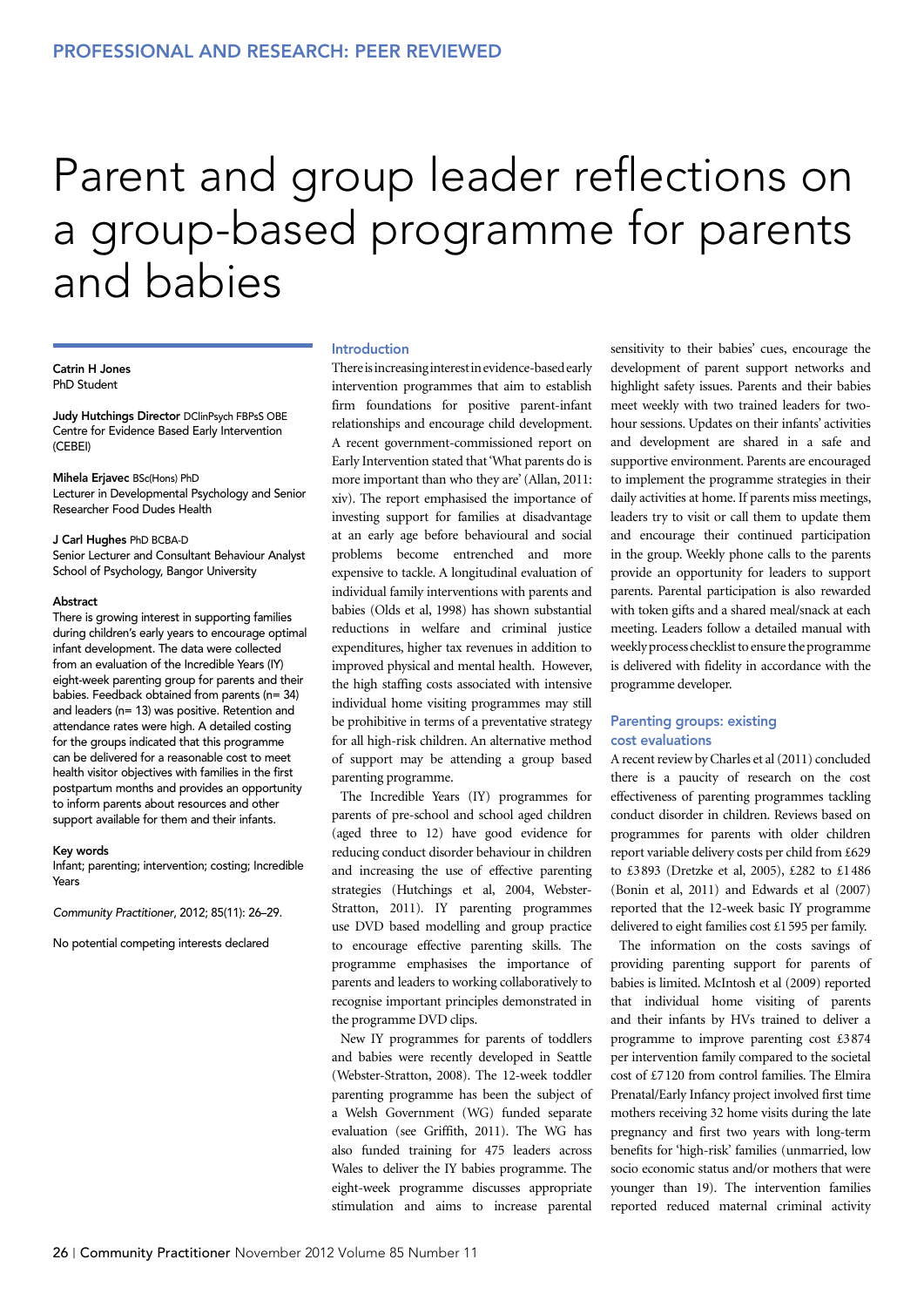and behaviour impairments, fewer subsequent pregnancies and 33% less months receiving welfare benefits; the children also had fewer arrests by their 15-year follow-up, contributing to overall savings four times the cost of the programme (Olds et al, 1998; Karoly et al, 1998). Research by Cunningham et al (1995) compared the cost of providing individual/clinic based and large community based parent training programmes. The group format became cost-efficient relative to individual therapy once group sizes exceeded three families.

## *Study purpose and scope*

The purpose of this paper is to report on the experiences of parents and leaders involved in the IY parents and babies programme in north and mid-Wales. The cost evaluation should give the services considering offering the programme an understanding of the required commitment in time and costs involved in leaders that have been trained on certified courses delivering the programme with fidelity to the IY parents and babies programme.

## Methods

#### *Ethical approval*

The evaluation received ethical approval by Bangor University School of Psychology and NHS Research Ethics Committee (ref: 10/WNo01/40).

## *Recruiting services and parents*

Service managers in north and mid Wales were contacted to explain the research plan, gather information on birth rates and planned service delivery. Managers who committed to delivering the infant programme within their area, and agreed to release at least one of the group leaders to attend weekly supervision, were invited to be part of the evaluation. Further meetings were arranged to brief group leaders in each area to explain the inclusion criteria and research process.

HVs and other group leaders referred parents for the trial using the study inclusion criteria; parents had infants younger than 26 weeks (mean age at baseline=12.27 weeks; SD=4.96) and were considered to be living in poverty, calculated using the Families and Children Study criteria (Philo et al, 2009).

The first author conducted home visits to interested parents to explain the study and gain informed consent. A summary of the demographic characteristics of all intervention parents is presented in Table 1. The mean maternal age was 26.38 years (SD=6.23); 20 (50%) were first time parents and 29 (72.5%)

## Table 1. Baseline parent demographics (n=40)

| Demographic data          | <b>Numbers of families</b> | %    |
|---------------------------|----------------------------|------|
| Index infant age weeks    | $M=12.27(4.96)$            |      |
| Sex of index child        | Male 19                    | 47.5 |
| Birth order               | First born 20              | 50   |
| Parent age at first birth | $M = 22.58(5.80)$          |      |
| Teen pregnancy            | 16                         | 17.5 |
| Parent age at baseline    | $M = 26.38(6.23)$          |      |
| Relationship status       | Single/living apart 11     | 27.5 |
|                           | Cohabit/married 29         | 72.5 |
| Household in poverty      | <b>Yes 35</b>              | 85   |
| Working household         | Neither parent 9           | 22.5 |
|                           | One parent 10              | 25.0 |
|                           | Both in work 21            | 52.5 |





of the mothers lived with the babies' father I at baseline.

This paper reports on families that attended the IY babies and parents programme. The Parent feedback was obtained using an end of programme parent questionnaire included in the IY manual (n=34); the results are summarised in Table 2. Group leaders that attended the last weekly supervision also completed an end of programme feedback form (n=11) and discussed the experience in a focus group (n=13) led by the first author. Leaders were asked a series of open questions and discussions of their experiences were recorded on the flipchart by the first author. The questions used in the focus group related to the leaders' overall impressions, perceived benefits of providing the group, any specific difficulties and suggested improvements to the programme. Finally, leaders were asked to complete detailed

costing diaries. This paper reports on the data from five of the nine groups in which both leaders submitted a cost diary (n=10 leaders).

## *Group delivery method*

Nine parents and babies groups were delivered between September 2010 and March 2011 with a total of 17 different group leaders working in pairs (one leader delivered two groups). The leaders were mainly HVs; other leaders were family centre managers, specialist behaviour practitioners, parenting workers, educational and clinical psychologists. The majority of the leaders (n=14, 82%) were delivering the programme for the first time and five (29%) had not delivered any IY parent programmes prior to this study.

Group locations for meetings varied from well-resourced family centres (5), clinic rooms (2), and community halls (2). Family centres had the advantage of on-site equipment and facilities for parents and their infants within the building. Clinics and halls required leaders to transport the programme and associated equipment for the babies to the venue each week. Room hire arrangements also influenced the scope for informal gathering before/after the group for a meal/snack. Overall, the groups spent £21.27 per family on refreshments during the programme.

## *Supervision*

Weekly supervision was provided by IY accredited mentors to support the leaders to deliver the programme with high degree of fidelity. Recordings of previous group sessions were reviewed and leaders planned the following group session. The first author also recorded the main issues discussed by each group at the weekly supervisory meetings.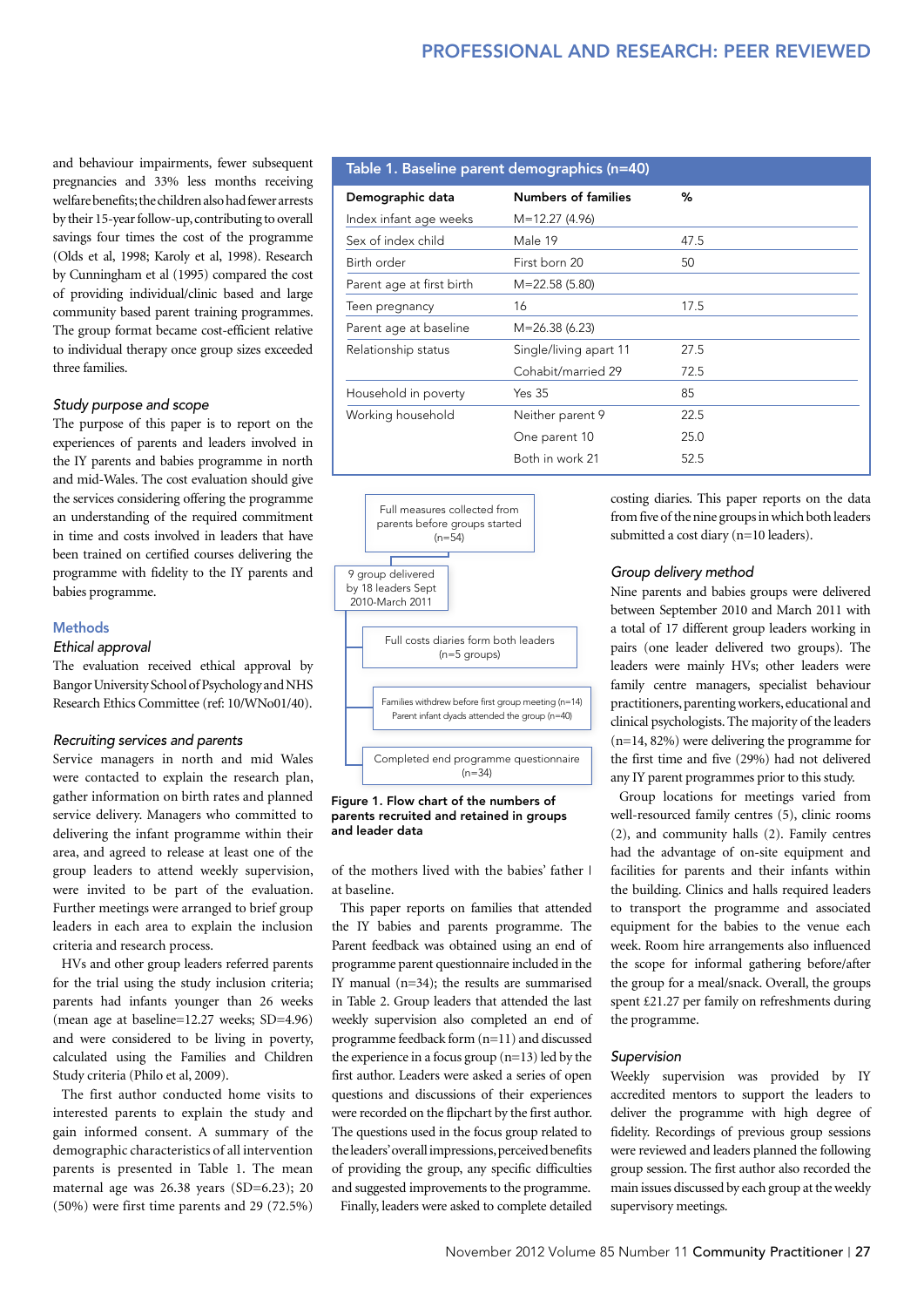| Table 2. Parents end of programme questionnaire feedback (n=34) |                              |      |  |
|-----------------------------------------------------------------|------------------------------|------|--|
| <b>Questionnaire statements</b>                                 | <b>Parent responses</b>      | %    |  |
| What part of the programme                                      | Information on baby's        | 35.3 |  |
| was most helpful?                                               | development 12               |      |  |
|                                                                 | Group discussions 10         | 29.4 |  |
|                                                                 | Social aspect 7              | 20.6 |  |
|                                                                 | All of the programme 5       | 14.7 |  |
| What did you like most                                          | Social interaction 13        | 38.2 |  |
| about the programme?                                            | Developing new skills 8      | 23.5 |  |
|                                                                 | Support from group/leaders 8 | 23.5 |  |
|                                                                 | Everything                   | 14.7 |  |
| What did you like the least                                     | DVD clips 6                  | 17.7 |  |
| about the programme?                                            | Paperwork 2                  | 5.9  |  |
|                                                                 | Nothing 12                   | 35.3 |  |
|                                                                 | No comments 12               | 35.3 |  |
|                                                                 | Unrealistic expectations 1   | 2.9  |  |
|                                                                 | Journey to group 1           | 2.9  |  |
| How could the programme be                                      | Longer programme 6           | 17.7 |  |
| improved to help you more?                                      | Started at a younger age 1   | 2.9  |  |
|                                                                 | Number hand-outs 1           | 2.9  |  |
|                                                                 | Updated videos 1             | 2.9  |  |
|                                                                 | Better chairs 1              | 2.9  |  |
|                                                                 | Examples of mother sharing   | 2.9  |  |
|                                                                 | time between children 1      |      |  |
|                                                                 | Could not be improved 7      | 20.6 |  |
|                                                                 | No comments 15               | 44.1 |  |
|                                                                 |                              |      |  |

## **Results**

#### *Parental attendance at the groups*

Following baseline visits, 14 parents (26%) who were offered a place on the programme declined to attend. A telephone survey of these parents yielded the following reasons: illness (4), return to work (3), family issues (2), lack of child care for older sibling (1), move (1), transport (1), clash with other group (1) and no response (1). These parents were thanked for their involvement and interest and released from further follow-ups. Of the remaining 40 that attended the babies programme, the retention rate was high with 34 (85%) attending six or more sessions (75% of the programme) and receiving IY certificates for successful completion of the programme. The mean attendance was high at 6.85 sessions  $(SD= 1.86)$ .

## *Parent feedback*

Parents were asked a series of questions about their overall impression of the programme, the teaching format, which part of the programme was most helpful, what they liked or disliked most about the programme and any suggestions for improvements. Parents enjoyed learning how to encourage their babies' developments (35.29%), group discussions (29.41%) and meeting other mothers (20.59%). Table 2 demonstrates parents' responses to the programme. One parent said that before attending the group she felt suicidal, but

valued herself as a mum after the group and that it had given her the confidence to join a training programme. Parents also reported developing effective routines and learning coping strategies as they attended the group.

## *Group leader feedback*

The programme was rated positively with overwhelming majority (72.7%) of the leaders very likely and 27.3% of the leaders likely to deliver the groups in the future. One leader described the programme as the 'bread and butter of health visiting'.

Group leaders described delivering the programme as a rewarding and very enjoyable part of their work. They saw positive changes in parental skills and the development of attachment between parents and infants during the programme. One leader commented that, irrespective of family difficulties, by the end of the programme mothers were observing their babies more. The collaborative format enabled leaders to build trusting relationships with parents and ensure that issues such as safety could be discussed in a supportive environment. Leaders stated that parents showed increased confidence and expanded social networks with reports of mothers meeting outside of the group.

Some groups invited other agencies such as bilingual promotion officers and language and play workers to join the group for the appropriate section of the programme (n=4). Book bags, treasure baskets, portion guides, toothbrushes and baby-led weaning information were shared within the groups (n=6) and leaders (n=2) also signposted parents to other activities.

The group leaders (n=11) stated that the weekly supervision meetings were either helpful or very helpful. Overall one issue was shared and problem solved at each supervisory meeting. Issues included dealing with negative or offtask members, how to encourage an inclusive group environment, striving for a balance between delivering the programme content and encouraging parents to observe and practice skills with their infants in the group setting (when the infants were awake). Some leaders (n=5) suggested changing the format to introduce infant developmental milestones before weaning and others (n=5) described the last session as repetitive.

## *Challenges*

Some leaders (n=4, 36%) reported having difficulty in getting members to join the group. This may have been due to the programme being new to the leaders and parents. The method of recruiting families varied according to location. HVs that contacted families during pregnancy (n=2 groups) were able to recruit and more importantly retain interested parents, while those that relied on referrals from colleagues in neighbouring areas lacked vital information required for planning adequate resources for the interested parents.

The amount of time leaders reported on visits and preparation before the first meeting varied considerably between the five groups (mean time=10.80 hours; SD=6.72). The two groups with the least amount of invested time specifically by the group leaders before the groups started (three and five hours collectively per group) had the highest drop out of parents that agreed to attend (24.43% and 35%). Overall, the hours spent collectively by both group leaders before the groups' first meeting correlated highly with the mean attendance in their group (r=.80), but this failed to reach statistical significance  $(p=0.104)$ , probably due to small sample size (five groups).

Some HVs  $(n=5)$  saw the group as an efficient use of their time as they were establishing a weekly contact within the group environments. However, group leaders (n=8) stated that they felt that lack of time within their current workload was a barrier to delivering the programme. They commented that the preparation and assignment feedback to parents was completed in their own time.